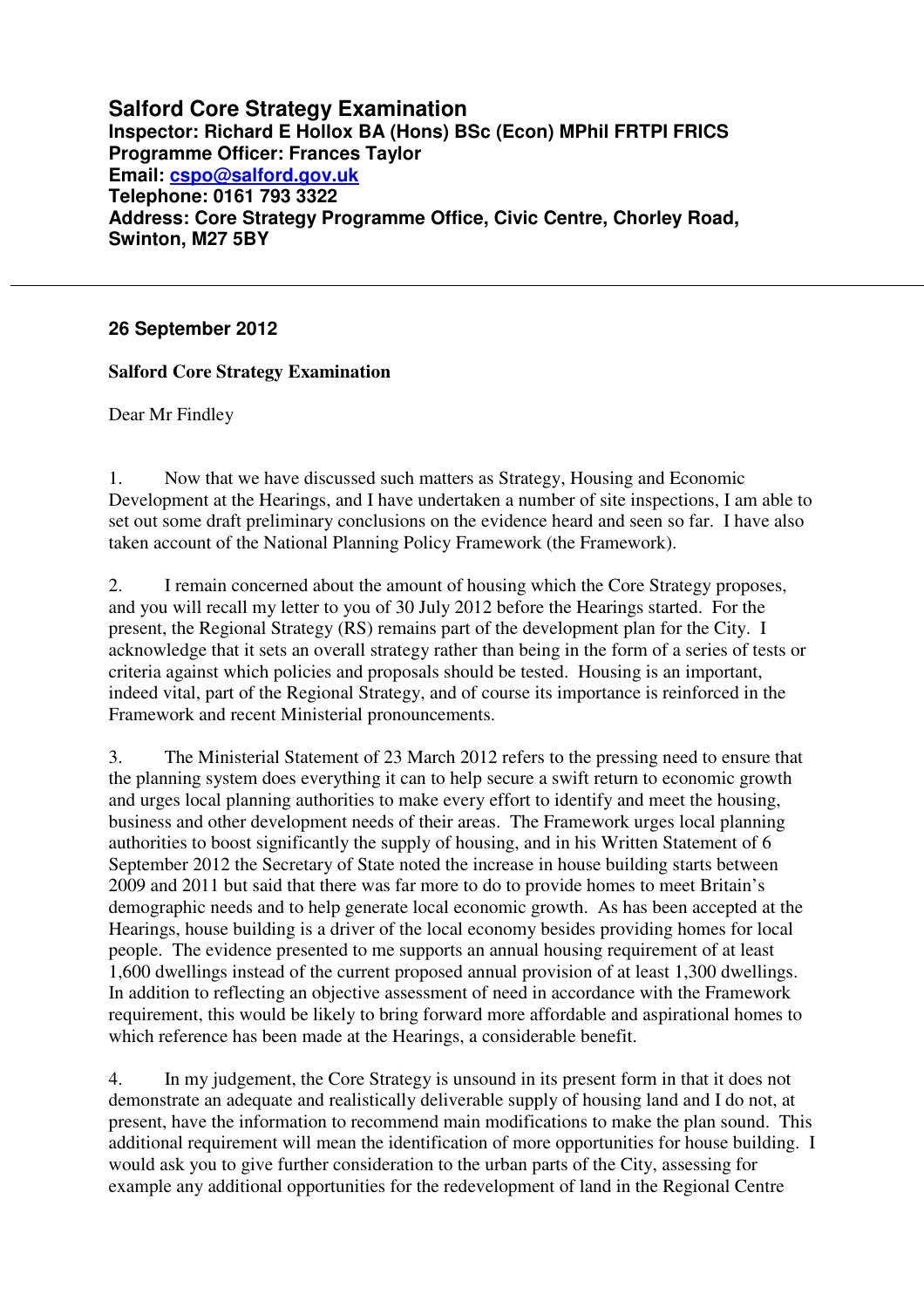and the rest of Central Salford including Ordsall and Pendleton and the more urban parts of Salford West such as Eccles, Swinton and Pendlebury. Higher densities may also assist, although maybe to a limited extent. Other parts of Salford West may be called upon to contribute to housing requirements, including Worsley and Boothstown. Whether or not you also choose to reconsider the Green Belt land at Hazelhurst is entirely a matter for you.

5. Depending upon the amount of development proposed in these parts of the City, I do not consider that this approach would undermine Policy SF1 Regional Centre which seeks to deliver very high levels of investment and development, strengthening the role of the whole Regional Centre as the major focus for business, retail, leisure, cultural and tourism development in Greater Manchester Nor need it undermine its intention to secure a very significant expansion of the residential population, with a total net increase of around 10,000 dwellings predominantly in the form of apartments but with some houses in the less central areas. It need not undermine RS Policy RDF1, the cornerstone of the RS, which states that the first priority for growth and development should be the regional centres of Manchester and Liverpool and that the second priority should be the inner areas surrounding these regional centres. Nor should it frustrate the emphasis to be placed on areas in need of regeneration and Housing Market Renewal Areas in particular. These approaches and priorities appear to me to be complementary.

6. Maybe one or more broad locations should be identified with indicative amounts of housing specified for it/them. This would provide a firm basis for clearly demonstrating, in the Core Strategy, provision for 5 years worth of housing and additional sites or broad locations for years 6-10 and, where possible, for years 11-15, in accordance with the Framework paragraph 47. On this point, I note that net housing completions since the start date of the RS have met the annual requirement of 1,600 net completions in only one year, 2007-2008, when 2,468 were achieved. Otherwise, there has been an often substantial shortfall, with only 381, 477, 455 and 148 net completions in 2005-2006, 2009-2010, 2010- 2011 and 2011-2012 respectively. Reasons for this may include a shortage of sites attractive to prospective developers and the shortage of mortgage finance. Nevertheless, this appears to me to constitute a persistent under-delivery of housing and this calls for the buffer of 20% to which the aforementioned paragraph 47 refers.

7. I agree that there should be policies concerned with the size of dwellings and the provision of amenity space in residential development (Policies H5 and H6) in that they amplify at the local level the policy in the Framework that good design is indivisible from good planning and should contribute positively to making places better for people. I do, however, think that these policies are somewhat over-prescriptive at present, may thwart much needed housing development and should be re-assessed. Further consultation with the house building industry may assist.

8. Salford will undoubtedly play a major role in the economic growth of the Manchester City Region during the plan period, and appropriate provision should be made for it, including for industrial and warehousing space. I must therefore ask you to reconsider the Economic Development policies. Of particular concern is the emphasis on past trends to suggest the demand for new accommodation, although I note the point in the Core Strategy that it should be possible to deliver around 350,000 sq m of industrial and warehousing space, rather than the 300,000 sq m based upon these trends, during the plan period. It can often be useful to look at past trends, but the Final Report of the Employment Land Review (November 2008) draws attention to, for example, the general need to improve the quality of Salford's industrial supply to meet modern needs and it notes that many of its older estates are unsuited to these needs. I therefore suspect that previous take-up rates have been governed to some extent by